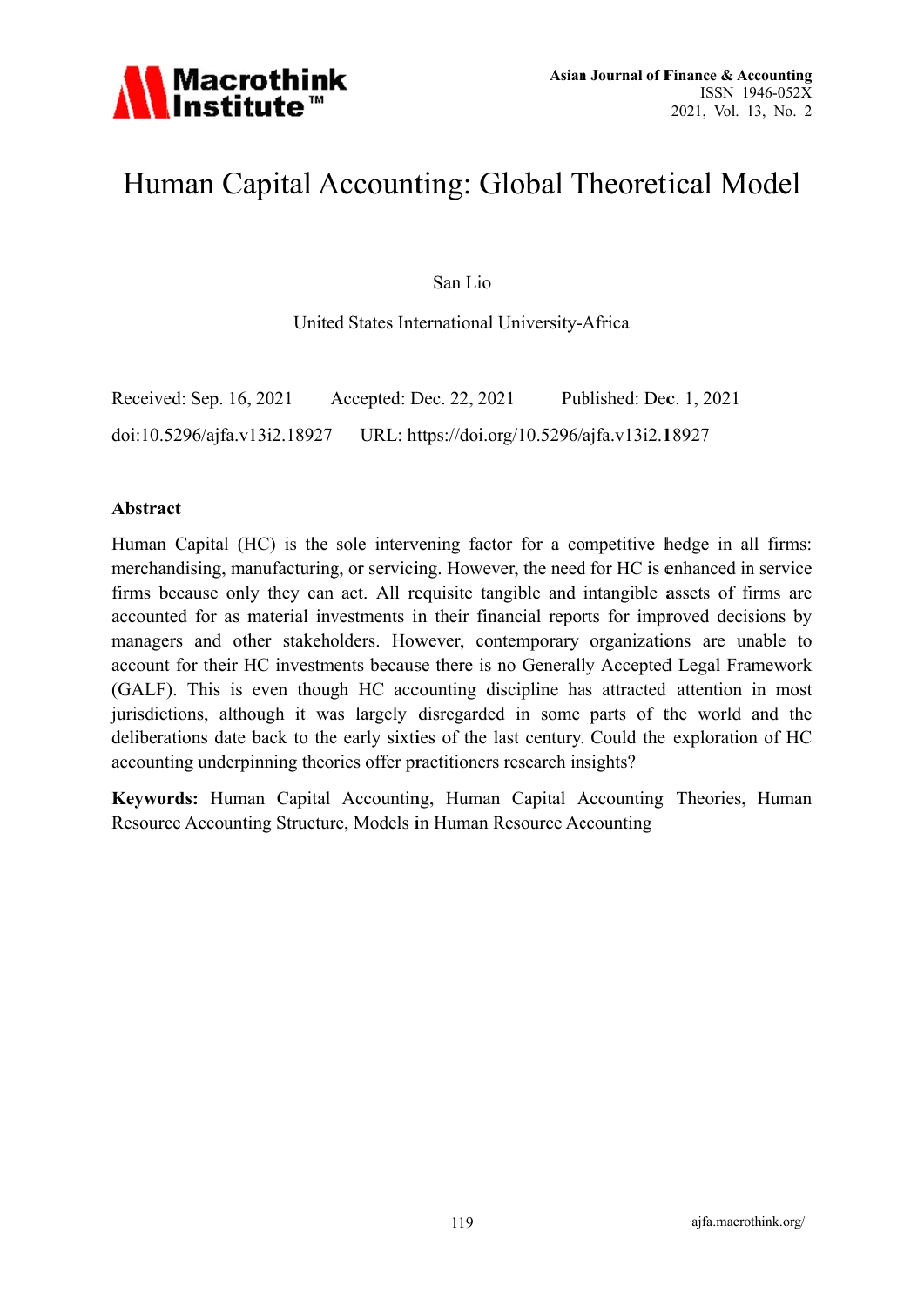

# 1. Introduction

No firm can function without Human Capital. Historical manufacturing firms; the ever-evolving merchandising firms, as well as modern KISS firms (Lio, 2018) require HC as requisite material investments.



Figure 1.1

The Human brain and hand must conceive any known innovation and technology.

# 2. HRA Global Theoretical Model

The global model in Human Resource Accounting (HRA) is presented in Figure 1.1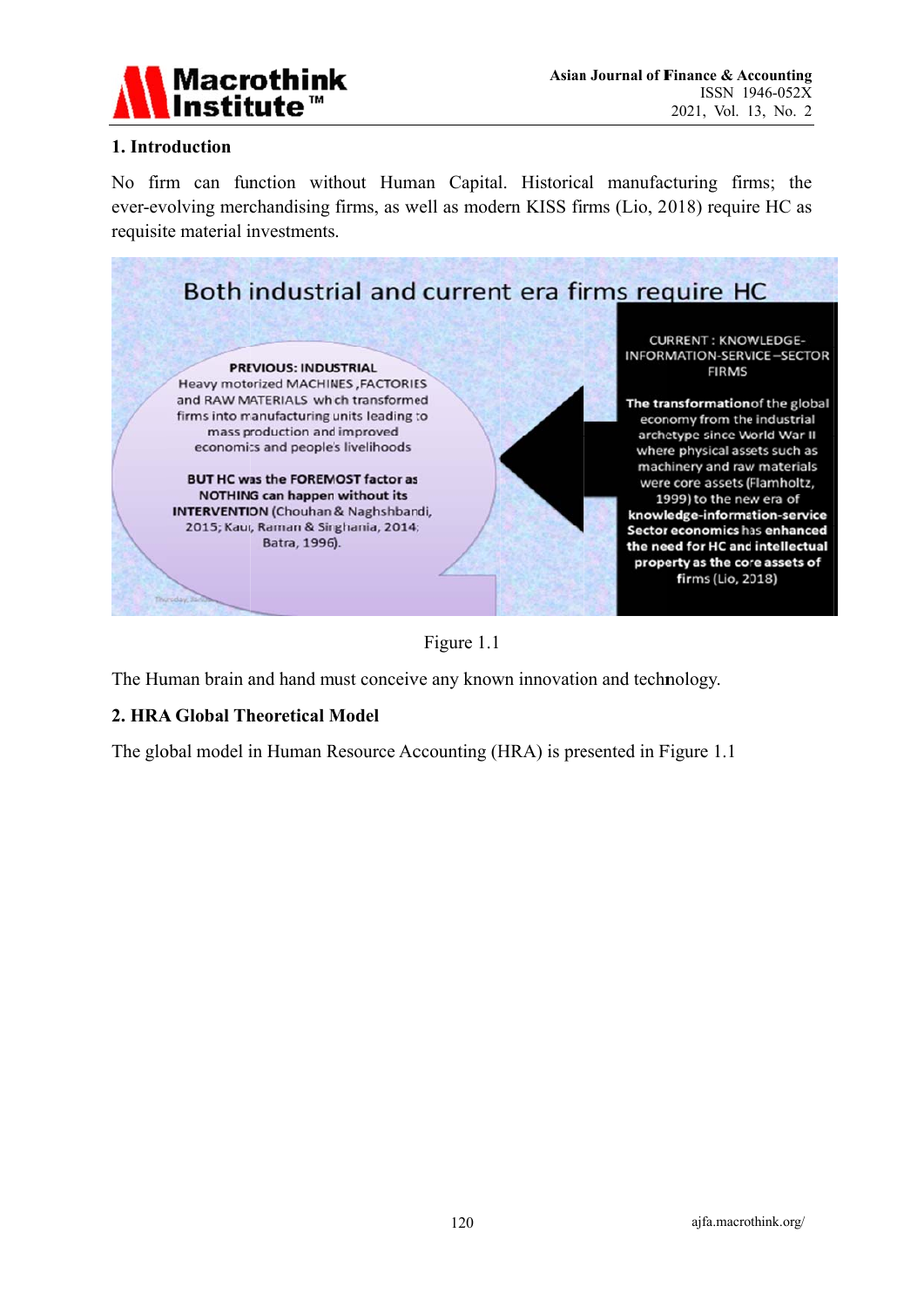



Figure 2.1 Global Model in Human Recourse Accounting: Source: Researcher, 2021

Empirical research underpins theoretical frameworks to enable readers can comprehend how questions and aims were reconnoitered (Tong, Sainsbury, & Craig, 2007). Accounting is founded on economics, as it is a measurement-communication system of economic value propositions. Economic theories such as the Transaction Cost Economic Theory (TCET), the Resource-Based View of the Firm Theory (RBVFT); the Human Capital Theory (HCT), as well as the Economic Value Theory (EVT) originate their key accounting (ACC) counterparts of Basic, Normative, and PAT theories used in this analysis to promote Human Capital Accounting (HCA) practice in Figure 2.1.

The global model in Figure 2.1 depicts a 'parasol' and a 'torch'. The parasol represented the four economic theories used in this enunciation; and the torch their ensuing ACC counterparts. The parasol view was fundamental in 'shielding' (invigorating) the highly professionalized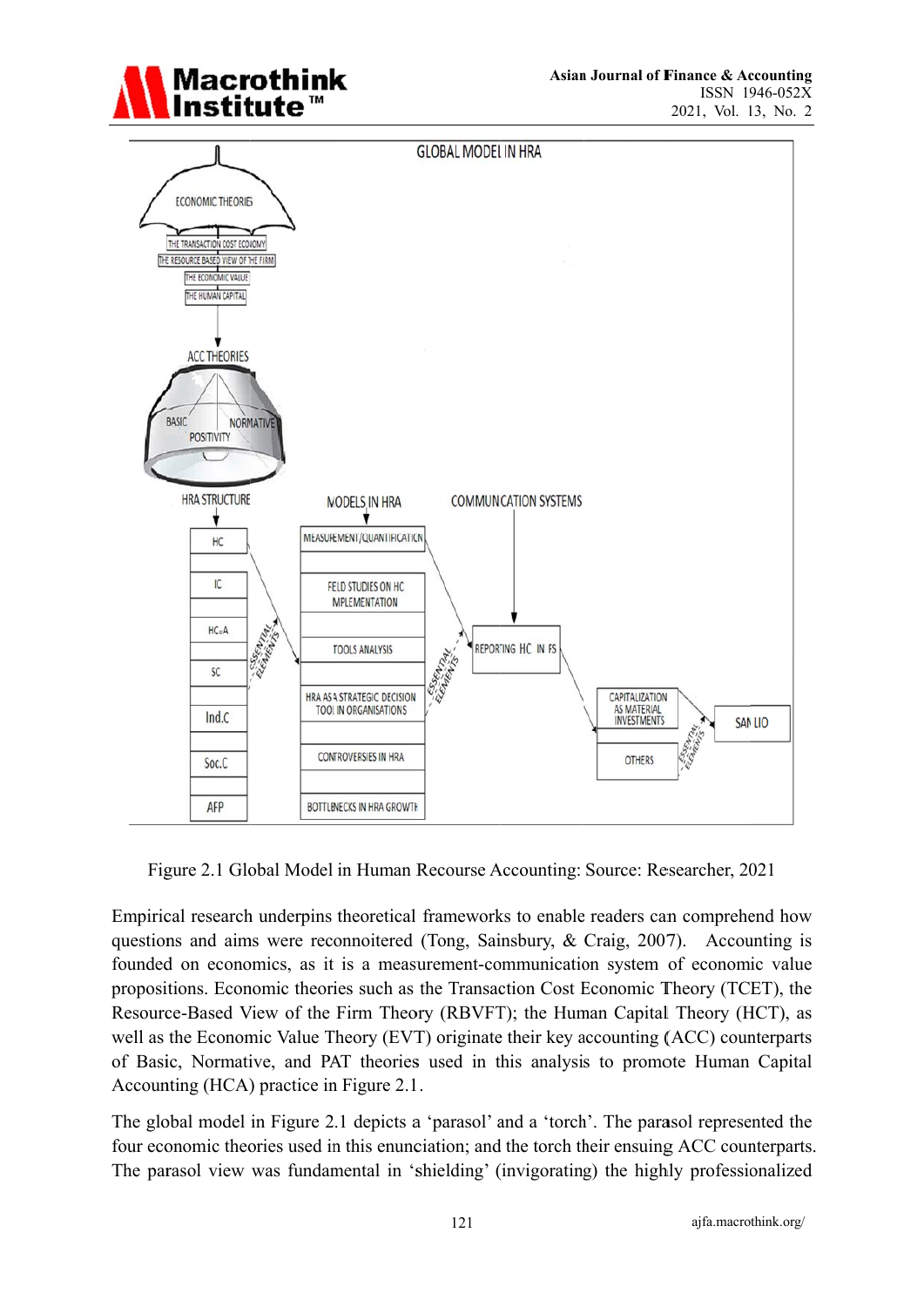accounting vocation from 'negative weather' (risks) so that it should function in organizations and 'torch' the substantive propositions that relate it to measurement-communication decision models and decision making in organizations. As depicted in the model, economics did not merely promote the ACC existence, but its coherent truths make it function pragmatically. Accordingly, the torch would give life to Human Resource Accounting (HRA), as a HC accounting discipline. The torch analogy implied that the HRA, as a strategic decision model, should logically function, and be embraced or adopted by key constituents in organizations. American Accounting Association (AAA) (1973) has proposed that for ACC to be a measurement-communication system, the theory of accounting should be considered as a set of substantive propositions that link accounting measurements to decision models (the semantic part) and decision making (the pragmatic part) in organizations. These underlying truths were essential in aiding practitioners as well as researchers to pose the right questions to promote their study objectives in HRA.

# 2.1.1. The Parasol

Economics theories of TCET, the RBVFT, HCT, and the EVT were used as key informants of the ACC theories used in this review and designated as the parasol.

# 2.1.1.1 The Transaction Cost Economy Theory

Transaction Cost Economy Theory is founded on the premise that hiring and training costs matter to organizations when making decisions relating to HC deployment. Therefore, they choose between recruiting new employees from outside the firm in which case hiring or Acquisition Costs (AC) will occur, or train (reposition) existing ones in which case training or Learning Costs (LC) become inevitable. Inasmuch, they elect to employ HC in the most efficient manner (Chaudhry & Roomi, 2010; Argyres & Liebeskind, 1999). TCET has become the dominant focus in contracting of HC (Schepker, Oh, Martynov & Poppo, 2014) as it has a hub on the governance implications of asset specificity, as a form of asset-based co-specialization within entities (Joskow, 1993; Riordan & Williamson, 1985). Riordan and Williamson (1985) propose that between the outside hiring (AC) and internal training (repositioning) LC alternatives, firms chose the most efficient combination. Asset specificity in terms of the ACC of the actual cost of HC in the HRA branch of accounting and governance and/or control were key tenets to be explored. More specifically, the AC and LC are essential metrics in accounting for HC in organizations. Accordingly, this theory would be applied to promote the ACC relationships between HC costs and Human Capital Earning Potential (HCEP) in organizations. This remains the goal of HRA practice.

# 2.1.1.2 The Resource-Based View of the Firm Theory

The RBVFT is a core skill-focused view, which presupposes that those rare competencies and skills essential for a firm's competitive edge should be nurtured and repositioned from within the firm itself, and then supportive systems such as outsourced technology are introduced. According to this theory, resources and capabilities are heterogeneously distributed among firms, and that they are imperfectly mobile (Karthikeyan, Bhagat, & Kannan, 2012). Barney (1991) found that the rare competencies were HC qualities such as value, rareness, not being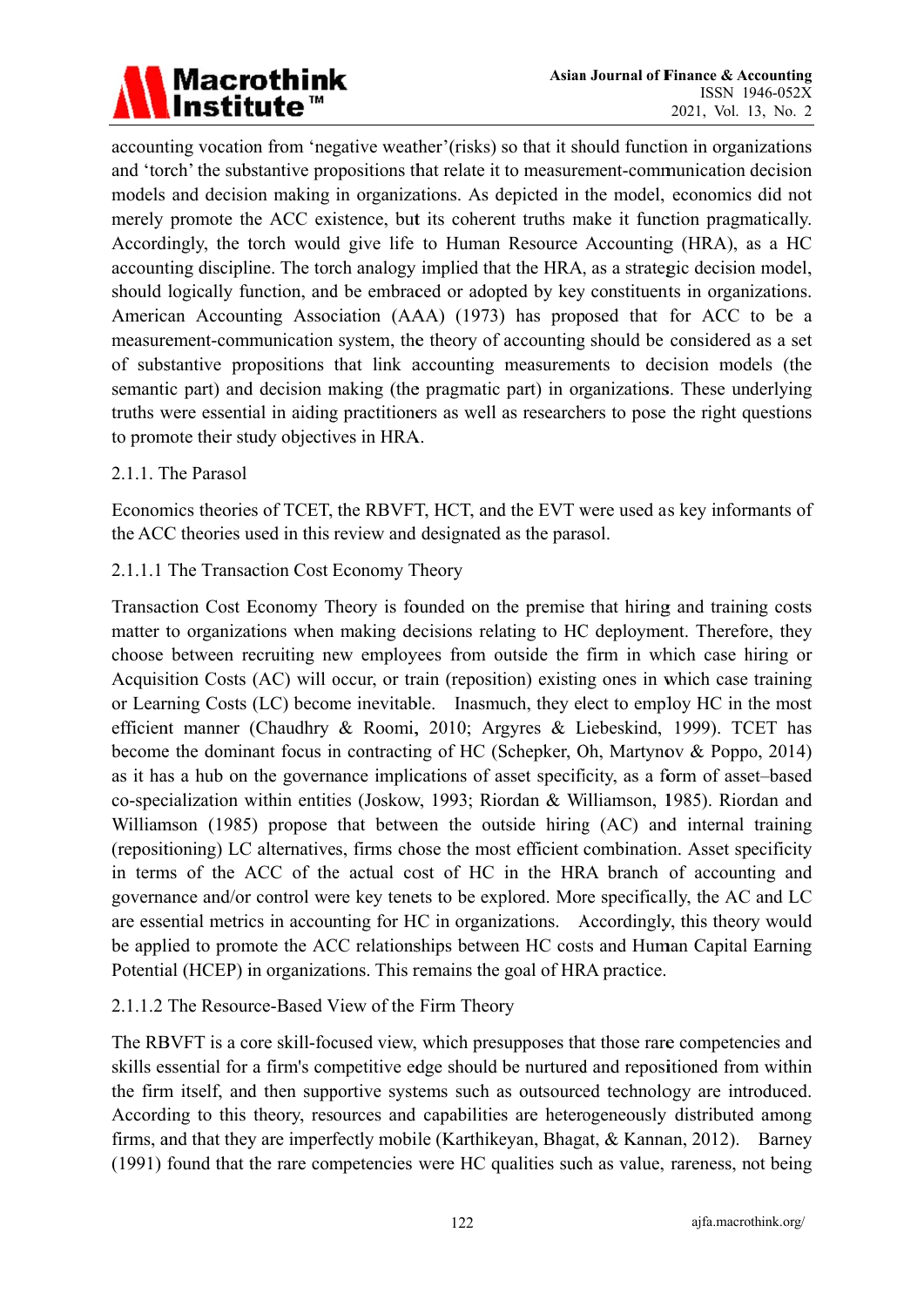imitable, and immobility. Ray, Barney, and Muhanna (2004) propose that resources were a source of competitive advantage only if they were used to do something, or were exploited through business processes and that those business processes and activities that used these valuable, rare, inimitable, and non-substitutable resources were sources of competitive advantage to the firm. Porter (1985) opines that HC with rare skills was the roots of a firm's competence and profits. HC which possessed these attributes would be the ultimate attention of any firm (Porter & Stern, 2001). Chen and Lin (2004) stipulate that the way a firm formed, obtained, maintained, and segregated these categories of HC would equal its quantified disclosure of HC investments. Lepak and Snell (1999) distinguished between high uniqueness and high value of HC, as well as low uniqueness and low-value HC in a quadrant. They concluded that HC possessing high uniqueness and high value were nurtured from within the company and that the company continued to invest in these assets as possessing the rare skills that drove its competitive advantage. HC costs in this regard included: learning costs at the middle stages of development and replacement costs at the final stages of development. Firm managers would account for the quantitative value of their HC in HRA to effectively manage the firm's competitive edge by especially focusing on learning and growth proposed in Kaplan and Norton (1992). Accounting for HC in organizations would be useful in facilitating firms to reposition their key HC in the most profitable strategic functions. Accordingly, this theory would be fundamental in promoting the adoption of the HRA discipline in organizations.

# 2.1.1.3 The Human Capital Theory

Third, is the HCT, which is founded on the premise that firms acquire sufficient HC based on its potential future economic benefits to be derived from it. HC in this theory possesses the dual qualities of specialized core competencies and non-transferability (Chen & Lin, 2004). The theory described HC in terms of investments made in training and knowledge building among employees (Chaudhry & Roomi, 2010). Investments in HC were acquired through training and retention (Flamholtz, 1999). Becker (1993) promoted that HC could grow either general skills that could easily be transferred to organizations or firm-specific skills unique to the firm and which were harder to apply in another firm. He originated that if employees with firm-specific skills were compensated for at least a portion of the increased economic benefits linked with such skills, interim employee mobility would accrue a monetary penalty. Accordingly, HC with firm-specific skills would opt to stay, and hence retention achieved. It is imperative that KISS firms employed robust pay schemes aimed at retaining their HC competencies that drove their profitability. Thus, this theory would affirm the notion that: to be adopted in organizations; the HRA as a strategic decisions tool would promote the ACC of Total Human Capital Cost (THCC) in organizations, to be matched with HCEP as well as the Actual Human Capital Revenue (AHCR) to be derived from it. The theory would therefore be applied to typify the basis upon which organizations can accurately forecast their HCEP in tandem with the matching postulate.

# 2.1.1.4 The Economic Value Theory

The EVT presumes that all employees in firms bear value since they are capable of rendering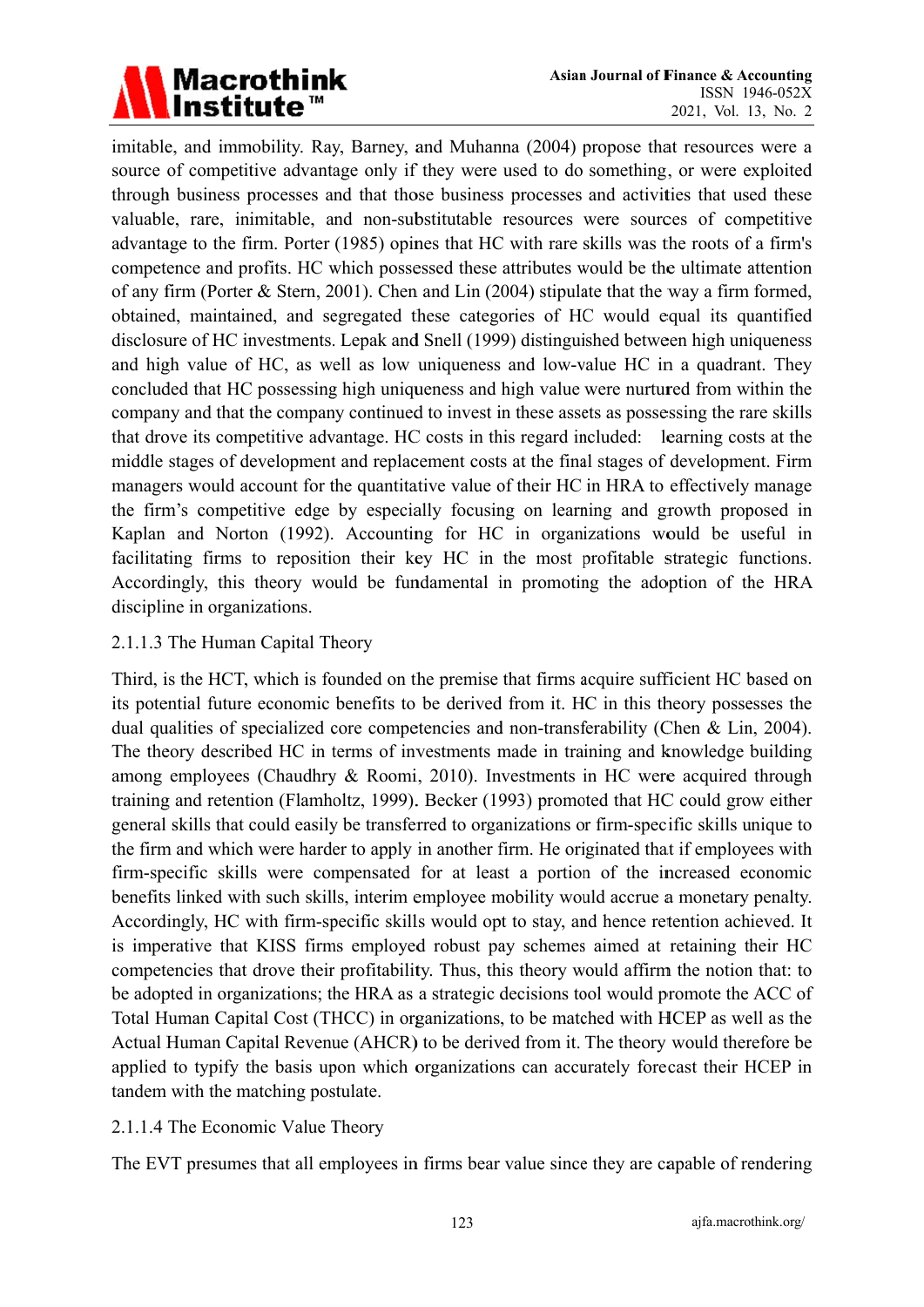future services to organizations. Foster (2001) has argued that evidence rationally led to the inescapable conclusion that firms' only choice was to accept economic efficiency in the instrumental sense as their criterion of judgment, as their theory of value. The individual value of HC has been defined as the present value of the future services expected to be derived from each employee for the period they were expected to remain in the firm (Flamholtz, 1999). Thus in the EVT, the efficiency of HC in the quest for economic value addition within the firm for the entire period of work was the overriding factor. According to Butt (2013), HRA took cognizance of the efforts employed by all those that work in a particular organization and at whatever level of engagement, including directors, managers, or other functional structures. Human Capital Accounting presupposes that HC is the intervening factor for competitive advantage in organizations. This theory would promote the view that HC is the foremost investment in organizations, and especially KISS firms of the current dispensation. Investments in HC would be accounted for in HRA to promote managerial decisions which augment firm market value.

# 2.1.2 The Torch

The four key economic theoretical foundations were the basis upon which the fundamental ACC theories of basic, normative, and positivity view; designated as the torch in the enunciation originate. The ACC theories promote the HRA discipline. The economics and finance disciplines provide useful analytical concepts for measuring HC programs and their impacts on organizations (Cascio & Boudreau, 2011). Ijiri (1975) suggested that the key issue in ACC was the measurement of the economic performance of the accounted.

# 2.1.2.1 The Basic Accounting Theory

Basic ACC theory has been identified as a cohesive set of conceptual, hypothetical, and pragmatic propositions explaining and guiding the accountant's actions in identifying, measuring, and communicating economic information to users of financial reports (AAA, 1973; AICPA, 1970). It was highlighted in the statement of Basic Accounting Theory (ASOBAT) as the process of identifying, measuring, and communicating economic information to permit informed judgments and decisions by users of the information (Sadan & Auerbach, 1974). AAA (1973) further identified basic ACC theory as the measurement activity for certain kinds of decision models. According to Kabir (2005), the underlying issue in ACC was the measurement of the economic performance of the accounted. Perara and Matthew (1996) proposed that basic ACC theory was the logical reasoning in the form of broad principles that provide a general frame of reference to every accountant to evaluate and guide the development of new practices and procedures. Wolk, Dodd, and Rozycki (2008) found that the theory consists of basic assumptions, definitions, principles, and concepts and how they were derived, and it included the reporting of ACC and financial information. These definitions uphold what Romeo and McKinney (2008) proposed to be the key activities of accountants, namely, to read the record, the hieroglyphics of accounts, whether unmistakably or blindly prepared, and to interpret, rearrange, and produce in a simple but distinct form, self-explanatory and free from mysteries of bookkeeping, the narrative of facts as they were, their relation to each other and intrinsic results. Accordingly, basic ACC theory was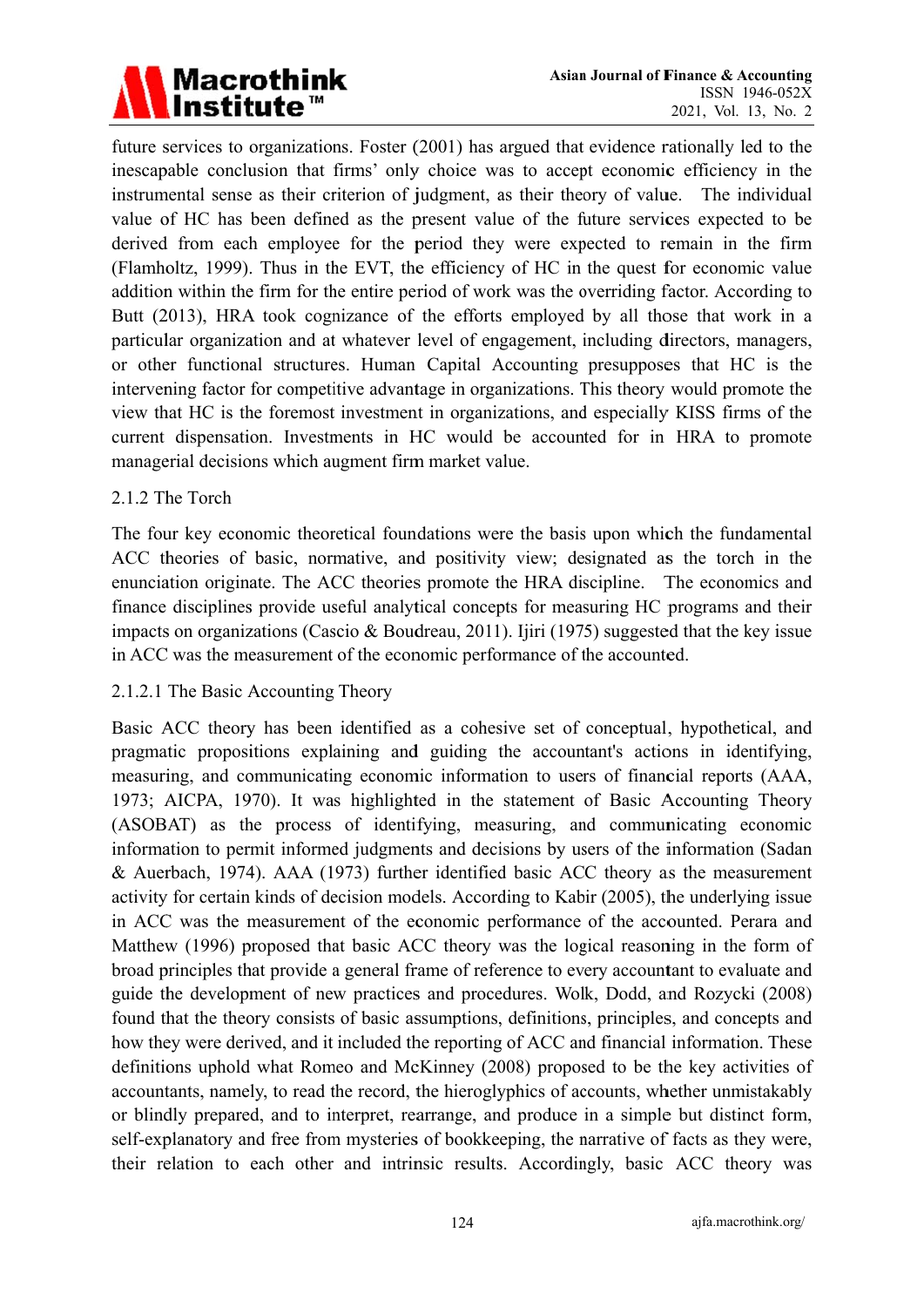

acknowledged in this inquiry as a measurement and quantification tool of firms' valuable economic results in their financial reports to enable managers and other key constituents to make informed decisions. HRA, as a unique branch of ACC, aspires to account for the quantitative value of HC as the most fundamental investment in organizations for better decisions. The theory would therefore be applied as the basis of the HRA discipline in guiding the contemporary accountant's work of identifying, measuring, and communicating THCC and AHCR in their organizations.

### 2.1.2.2 The Normative Accounting Theory

The normative ACC theory seeks to prescribe some basis of ACC measurement, particular ACC procedures, and the contents of financial reports (Watts & Zimmerman, 1986). The normative ACC theory notion presupposes measurement and recognition issues in ACC (Kabir, 2005), and measurement was about determining the quantitative value of assets in firms for improved decisions. Ijiri (1975) viewed the normative theory as deductive, which started with some goal assumptions and then deduced ACC procedures. However, Littleton (1953) considered normative theory as inductive and argued that it examined extant accounting practice and then rationalized and justified the major elements of the existing accounting practice. Ijiri (1975) distinguished between inductiveness and deductiveness and argued that the goal assumptions in normative models or goals advocated in policy discussions were often stated based on one's convictions and preferences rather than based on an inductive study of the existing system. Kabir (2005) contended that it was infeasible to classify work as being inductive or deductive only, as some works utilized both models. This was a reasonable proposal as the existing practice promoted in Ijiri (1975) had its origins in some assumptions and goal propositions that deduced its existence. Furthermore, ACC presumed the objectivity postulate when assumptions were employed, as this analysis hinged on the deductive approach. Nonetheless, the normative ACC theory is a measurement system of economic values, and paths on clear procedures and processes as envisaged in HRA, and it hugely supplements both the basic and positive theoretical frameworks.

However, the normative theory was criticized as being prescriptive (Miller & Bahnson, 2010; Sinha, 2008). Although with emphasis on recognition and measurement issues in ACC, there was a lack of agreement among the theorists on the basic assumptions and hypothesized information needs of users, and these differences led to different recognition and measurement proposals (Kabir 2005). Ramirez and Jeanjean (2009) suggested that normative theory progressively defined itself as a set of knowledge which, while remaining in touch with the possible uses of that knowledge, was nevertheless detached from those uses to exist as a system of knowledge; and this created a distance between the theorists and the professional ACC world. Nevertheless, they added that the success of the normative theorists appears to have paved the way for the success of the positivity theory; and concluded that indeed, normative research was not killed off by the rise of positive research. This investigation employed the normative perspective as the basis upon which advanced ACC theoretical frameworks are derived to promote the HRA discipline. The theory would be applied to underpin the foundation of HCA in organizations for improved decisions which enhance firm value.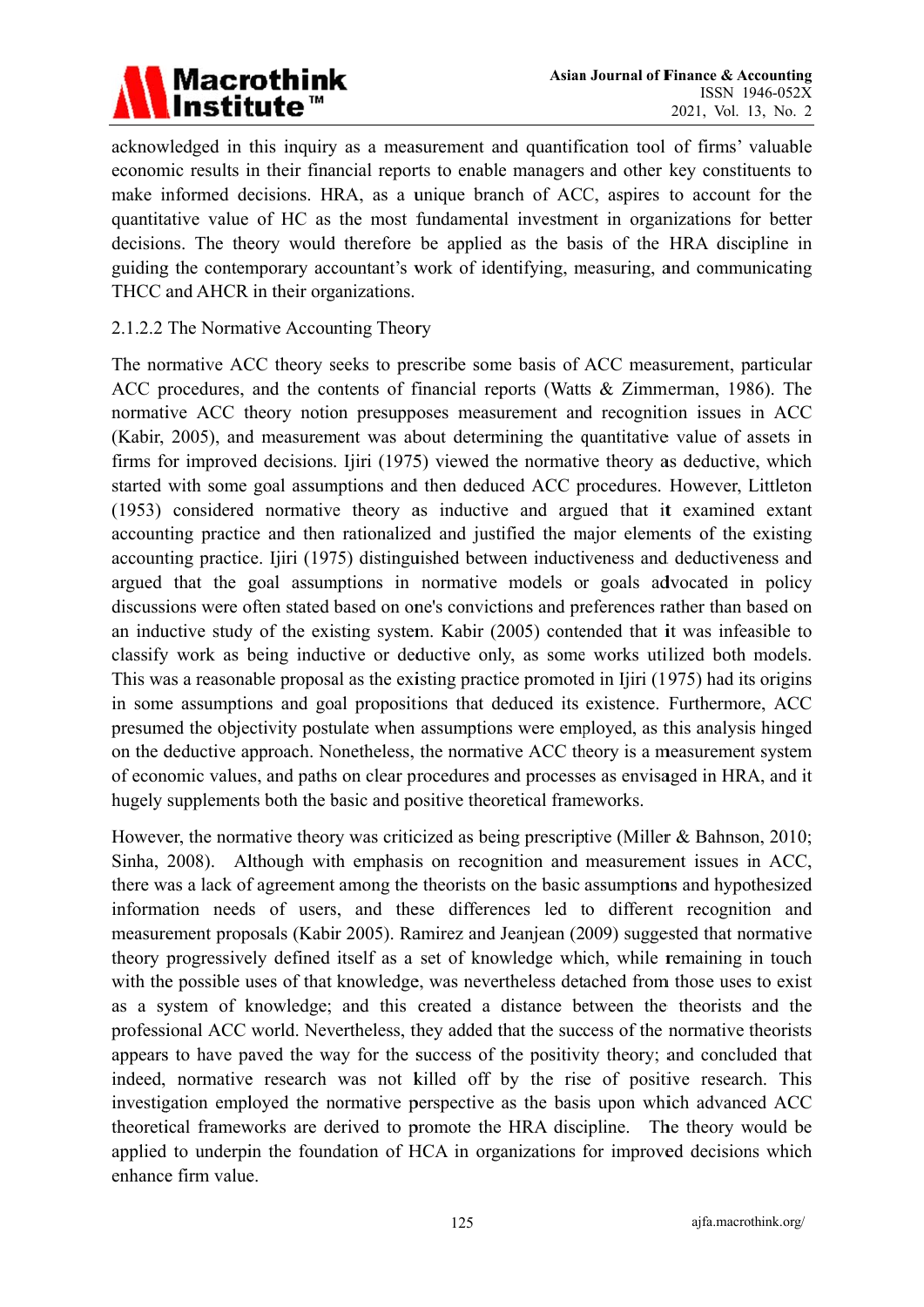

# 2.1.2.3 The Positivity Accounting Theory

The PAT is a measurement-quantification-procedural approach that seeks to communicate and explain the interconnectedness between the ACC practice and the social-political-economic paradigms in organizations. According to Sinha (2008), the primary objective of the PAT was to explain and predict ACC practices. PAT is a scientific, empirical, economic-based theory and explanatory of the ACC practice (Chambers, 1993). Watts and Zimmermann (1986) stipulated that the positivity view was based on the intention to explain and predict ACC practice rather than improve them, and was a scientific theory since it was consistent with the view of theory in science. In their first article on positivism, Watts and Zimmerman (1986) explicitly championed a methodology that would focus empirical research in accounting theory on economic-based explanations and predictions of ACC practice (Boland & Gordon, 1992). Thus PAT accomplished more than mere economic measurement and quantification to inculcate: first, the impact of ACC information on financial markets (Kothari, 2001); second, the behavioral approach which analyses the relationships between accounting information and human behavior (Bloomfield, Libby, & Nelson, 2002); and, third, the politico-contractual perspective, which examines the organizational, economic, and political determinants of ACC policy choices made by preparers of accounts (Fields, Lys, & Vincent, The positivity framework, although criticized as not being scientific because  $2001$ ). traditional ACC research was normative (Sinha, 2008), rationale was beyond the essential measurement and recognition parameters in ACC promoted by the basic and normative frames and dealt with the rapidly changing modern economic behavioral relationships in a complex business environment, and how they are accounted. Accordingly, the three theories were complementary in this enunciation. Imke (2001) has suggested that good ACC practice can be the product of good ACC theories. Theeke (2005) proposes that a theory must epitomize its workability and how it fits with other known and accepted theories.

The interconnectedness of the three ACC theoretical frameworks and their economic counterparts has emanated the HRA as a unique branch of ACC whose solitary theme is to measure the quantitative value of HC as the foremost factor of competitive advantage in organizations. Steen, Welch, and McCormack (2011) have suggested that the focus on measurement and quantification of HC was understandable with the roots of ACC in source disciplines such as economics and scientific management. HRA was exposed as an accounting discipline in the early 1960s of the last century (Chouhan & Naghshbandi, 2015; Akintoye, 2012; Theeke, 2005; Hermanson, 1986), when accountants embraced it as a HC strategic decision tool in organizations. This followed an earlier revelation by their economists' counterparts. In this inquiry, the interconnectedness of the theories underpinned the HCA practice.

# 2.1.3 The HRA Structure

In Figure 2.1, the HRA has emanated seven disciplines identified in this depiction as the HRA structure and which include: Human Capital (HC), Accounting For People (AFP), Intellectual Capital (IC), Human Competence Accounting (HCoA), Structural Capital (SC), Individual Capital (Ind.C), as well as Social Capital (Soc.C). These were typified as synonymous with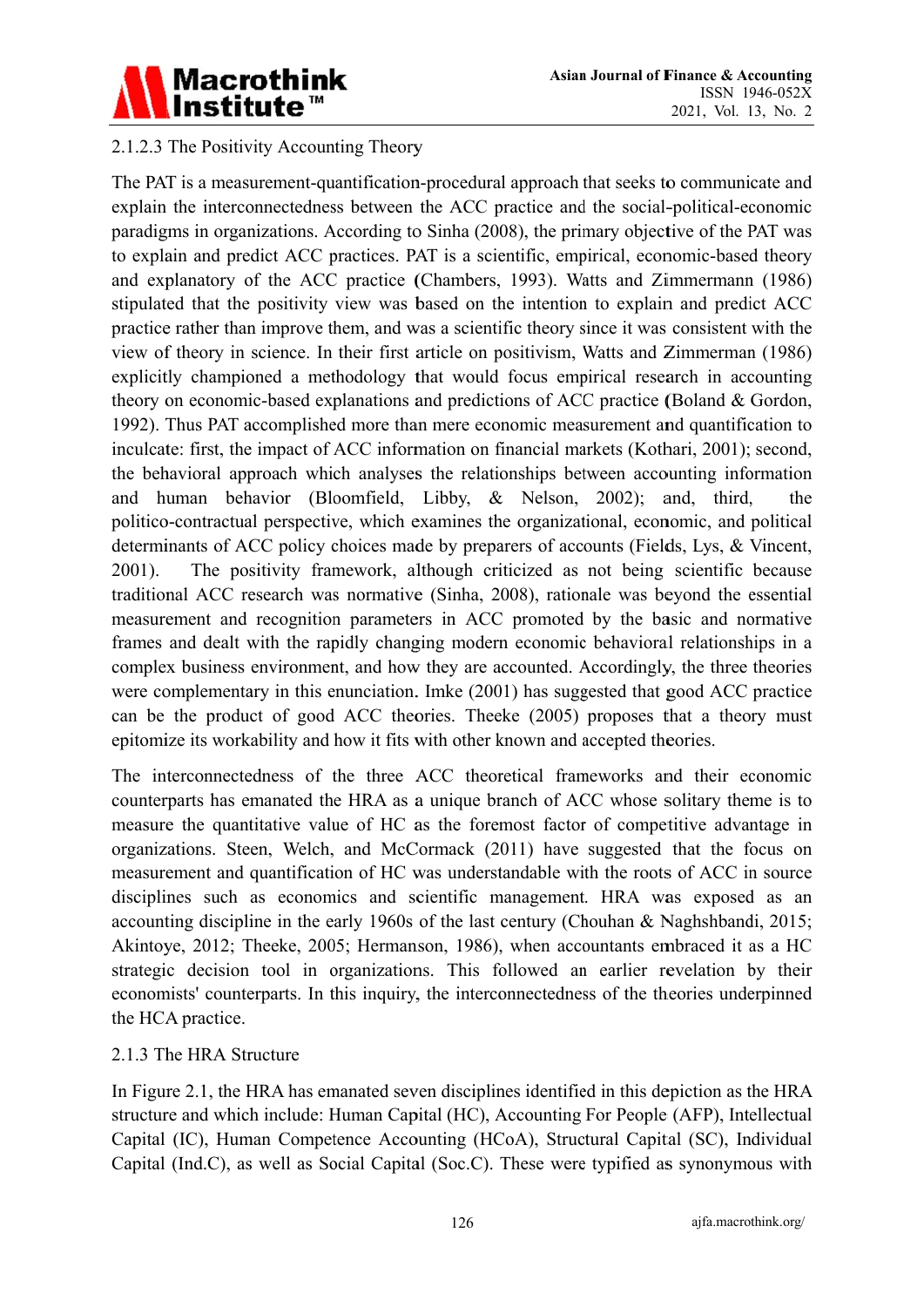HRA practice (Theeke, 2005); and this veracity may have hindered the implementation of the HRA theory in organizations for improved firm market value. It is imperative that an ACC discipline ought to be pragmatically defined for ease of implementation.

# 2.1.3.1 Human Capital

Most HRA research work has focused on HCA (Roslender, 2009), and has centered on six key thematic areas to include: (i) the analysis of tools of HCA in organizations; (ii) empirical case studies on HRA implementation in organizations; (iii) HRA as a HC strategic decision tool in organizations concerning other tools such as the Balanced Score Card (BSC); (iv) research on controversies in HRA; (v) bottlenecks and impediments to HRA growth; and, (vi) measurement and/or quantification of HC in the financial statements of organizations (Flamholtz, Narasimhan, & Bullen, 2004). These were described as Models in HRA in this expose. Various empirical works were carried out especially in companies such as R G Barry Corporation, Touche Ross & Co., the Metro Bank, the USA Navy, Dow Chemicals, 18 British Football clubs, WM data, Skandia Group and Bharat Heavy Electrical -India, and recently in Kenyan medium and large organizations, among others. Most of these companies implemented ACC for HC with positive bottom-line results. However, most companies abandoned the practice altogether. Moreover, Flamholtz, et al. (2004) referred to nine empirical works which focused on HRA as aiding managers in organizations to make strategic HC decisions such as selection, tenure, performance, utility analysis, downsizing, competence development, and Human Capital Return On Investment. They further referred to three empirical works on HRA controversies to include that by Roslender (2009) on quantitative versus soft qualitative measurement of HC, and Johanson and Mabon (1998) in support of quantitative measurement of HC in organizations as they impact decisions of both managers and shareholders of organizations, especially those related to firm value and competitiveness.

This expose has distinguished between financial and non-financial measures of HC, and focused on HC financial measures in the financial reports of entities for improved firm market value: as depicted below: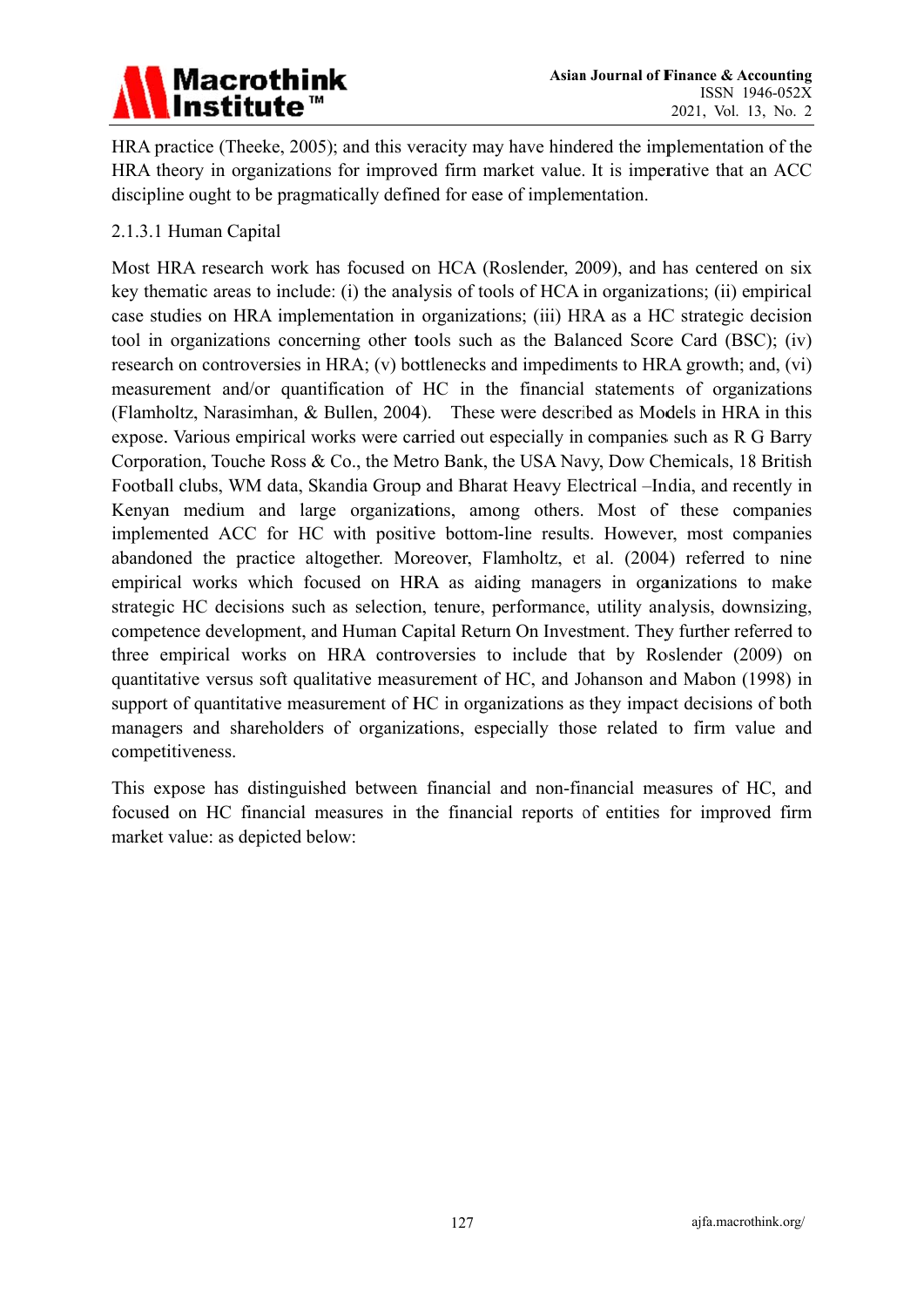





Accordingly, impediments to HRA practice, such as lack of concrete tools (Jensen, 2001), skepticism on whether costs outperform benefits (Kaur, et al. 2014), and lack of conceptual frameworks (Theeke, 2005) among others were the underlying phenomenon in this enunciation. A key question was whether requisite theories that originate the HRA discipline were pragmatically employed in empirical investigations to promote the HRA practice.

# 2.1.3.2 Intellectual Capital

According to Roslender (2009), the concept of IC was originated in the 1990s, and was distinguished and seen as superseding physical capital as the traditional basis for wealth creation. Furthermore, it was seen as financial capital whose importance has remained valid in contemporary business. However, IC was becoming increasingly important and is today the predominant factor in the knowledge-based economy (Gamerschlag, 2013; Murthy & Guthrie, 2012). Intellectual Capital has been described to include HC, relational, or customer capital, and organizational or structural capital (Abhayawans & Guthrie, 2016). Relational capital is focused on HC relationships with a firm's external stakeholders. Accordingly, it has been described as Soc.C in this enunciation. Thus IC is broader than its HC component used in this analysis and includes SC, also discussed here below. Massingham, et al. (2011) argued that HC was the firm's utmost investment because it was the source of creativity, innovation, change, and improvement: as the combined intelligence, skills, and expertise it gave an entity was its unique character. They added that the quest for ACC for HC adoption was multidisciplinary, as has been a discussion in economics, strategy, ACC, finance, information systems, legal, and intellectual property. Could interest in IC, as the source of intellectual property, which is accounted for in organizations separately from HC distinguish IC from HC? For example, machines are the innovation of HC and are accounted for separately. Unless and until these concerns were fully investigated in empirical works, IC and/or HC accounting would not move past the theoretical phase.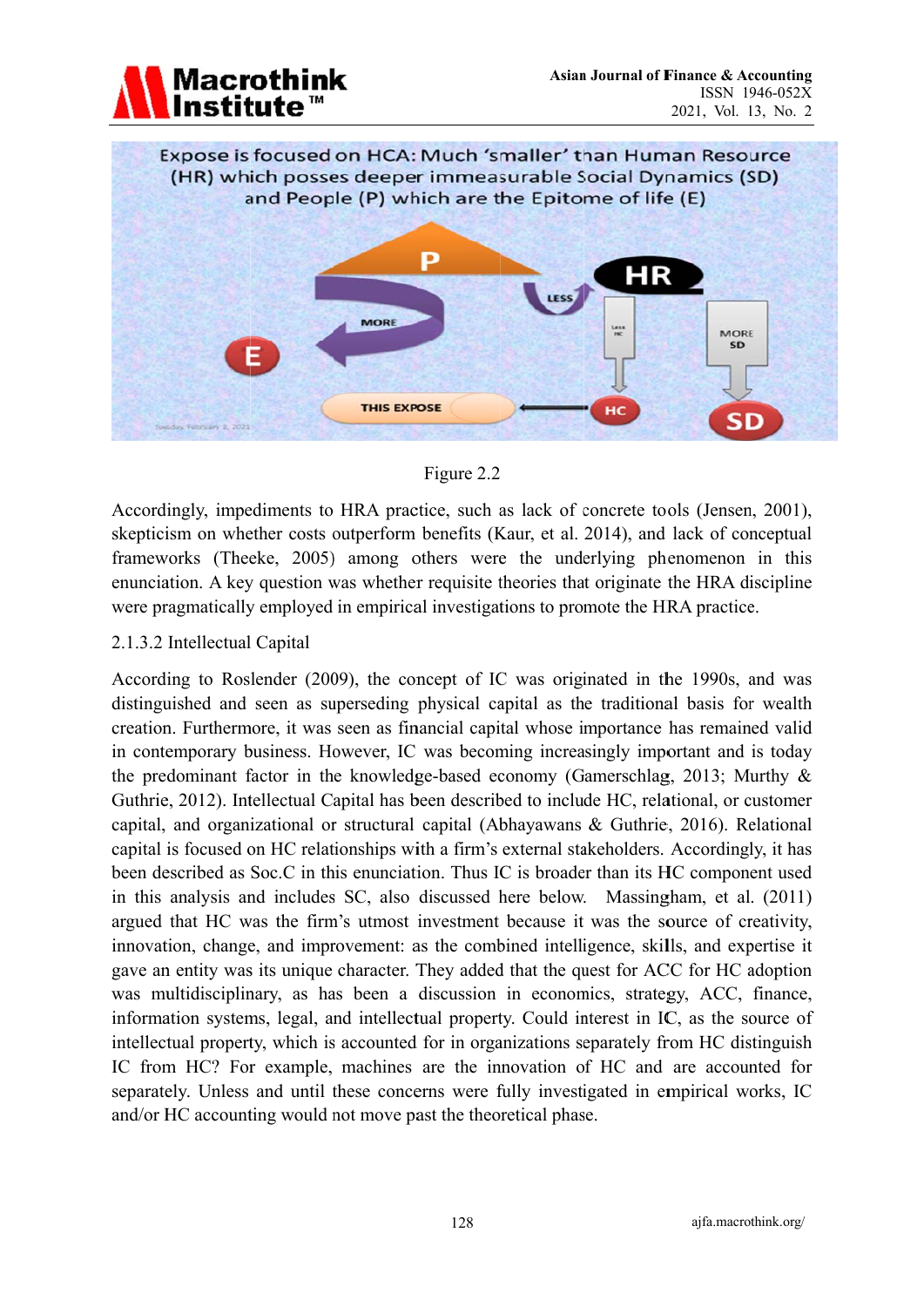

# 2.1.3.3 Human Competence Accounting

Murthy and Guthrie (2012) introduced the concept of HCoA when they studied managers in Australian financial firms. However, the authors referred to the originators of HRA discipline while promoting that: terms such as Human Asset ACC, Human Resource ACC, as well as Human Resource costing and ACC, were applied interchangeably to mean ACC for HC. However, HC, as exemplified in this inquiry, has wider tenets than HCoA. Accordingly, based on its original intent, HCoA may better be applied to study divergent competencies on segment employee groups. For example: are older employees more competent than their younger counterparts? Does gender play a role in competence appraisal? Do some countries produce superior products or provide superior services because they house unique competencies? Do some institutions of higher learning inculcate advanced competencies on HC than others? Based on the theoretical intent of HCA, these distinctions are fundamental in promoting the adoption of the practice in organizations for better decisions that augment firm market value.

# 2.1.3.4 Structural Capital

According to Sveiby (1997:73), SC was originated by 'the Konrad track' group which consisted of managers from Sweden who used nonfinancial indicators to monitor and publicly present their intangible assets. They described SC to encompass: (i) the internal structure which comprised patents, concepts, models, computers, culture, and administrative systems; and (ii) the external structure which nurtured external relationships. SC was described as a component of IC. However, it incorporated administrative systems in organizations as strategic organs which drove the functioning of all assets including financial. physical, operational, markets, and HC. SC, therefore, affirmed the significance of HC, used in this investigation as the intervening factor for competitive advantage in organizations. Notwithstanding the foregoing, SC has been exemplified as a nonfinancial tool, and this scrutiny focused on financial ACC for HC adoption in organizations for better decisions that enhance firm market value.

# 2.1.3.5 Individual Capital

Flamholtz (2005:78, 79), acknowledged that most HRA works had focused on defining ACC for individual capital (Ind.C) and therefore neglected what he described as 'the human organization as a whole or 'human capital of the third kind' or 'the incremental value of the synergy of the human organization as a whole: as distinct from the value of its members. Flamholtz (1999), promoted Ind.C as the present value of future services to be derived from an employee. However, organizations focus on ACC for their total HC investments, and this was the impetus on this enunciation.

#### 2.1.3.6 Social Capital

Social Capital was synonymous with relational capital in this exploration. Soc.C was defined by Dominguez (2011) as the practice of social behavior by employees, with an effect on a firm's reputation, and cited a 2003 survey by Pricewaterhouse Coopers (PWC) in Spanish companies which found that: a major reason for social disclosure was that it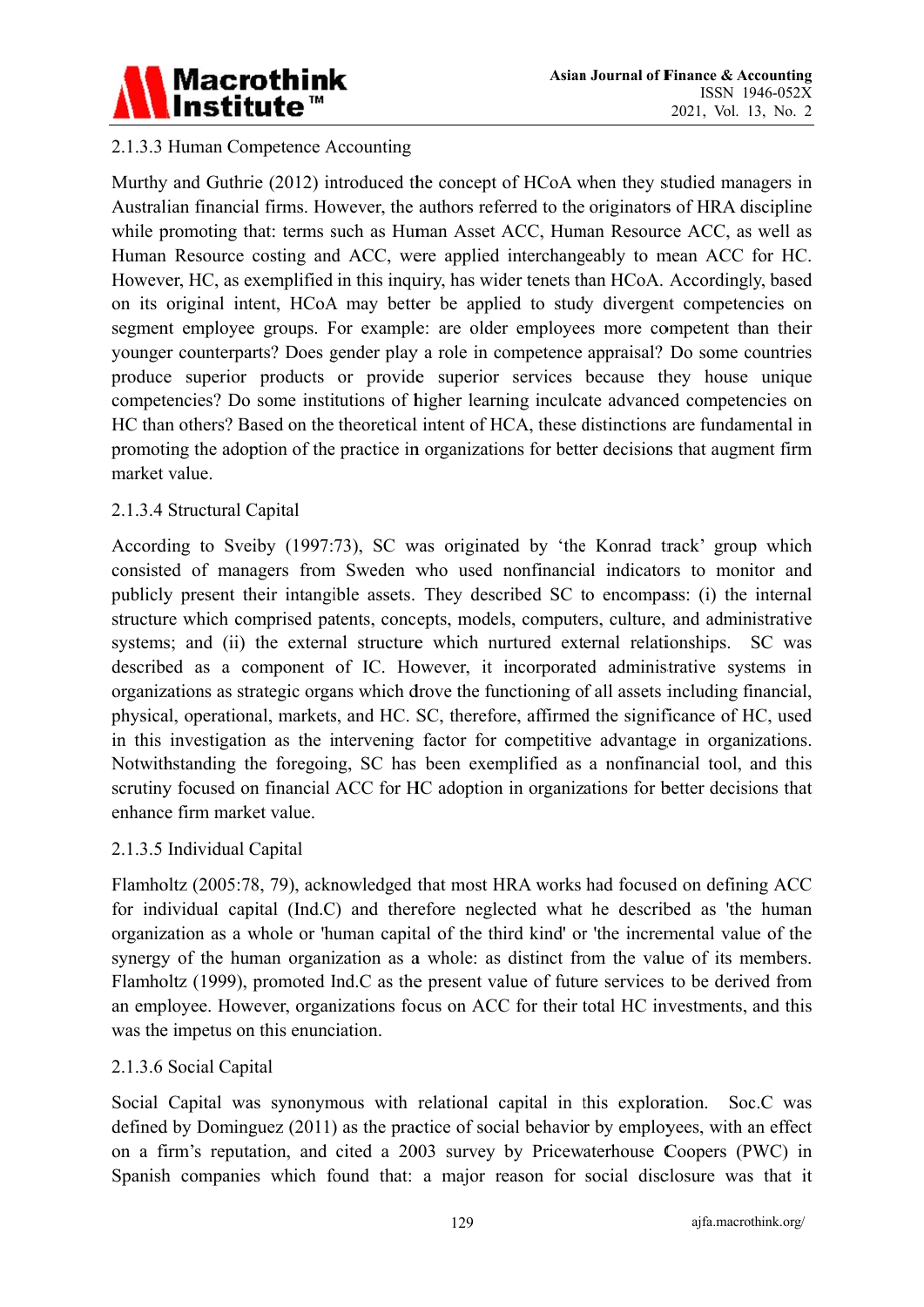

enhanced company image. Hooghiemstra (2000) found that Soc.C disclosure led to improved firm reputation and its stock price. However, this review has distinguished between HR in Figure 2.2, with unique non-financial social dynamics, as well as HC, and focused on financial ACC for HC adoption in organizations for superior decisions which augment firm market value.

# 2.1.3.7 Accounting for People

Accounting for People was expounded by Roslender (2009:143) in response to the fundamental question: 'just why you would want to account for people?' The purpose was to specifically link AFP with the much recent progress associated with intellectual capital, and it drew from the 1920s historical findings by Paton, one of the founding fathers of the ACC theory who argued for the necessity of taking people into account. Roslender (2009) however affirmed that efforts to account for people were promoted by the originators of the HRA discipline, which was the basis for this interrogation. Accordingly, it was possible to conclude that the AFP concept was firmly linked to HCA, which the author referred to as Human Asset accounting. A key question arose: are people equal to HC or HR? This review has distinguished between P, HR, and HC in Figure 2.2, and focused on the financial ACC for HC. Furthermore, HRA works experienced impediments in their earlier days because pundits feared the discipline aimed at treating people as financial objects. However, P is the EL in Figure 2.2, and whose value is innumerable in financial terms.

### 2.1.3.8 Essential Elements

The components of the HRA structure in Figure 2.1 have been applied interchangeably in the HCA discourse. However, each has been uniquely defined in this enunciation, as each has a constituent of HC measurement. Furthermore, outstanding distinctions between and among them, and especially how they relate with HCA were explored in this scrutiny for posterity, to promote HCA adoption in organizations. Researchers and students of HCA can draw from each appropriately to augment their views in support of HCA implementation, which promotes firms' market value.

#### 2.1.4 Models in HRA

The HRA structure has originated the HRA Models. Models in HRA promote HC reporting in as shown in Figure 2.1. These have been analyzed as organizations  $(i)$ Measurement/quantification of HC intangibles as material investments in the financial statements of organizations; (ii) Field studies on HCA implementation in organizations; (iii) Analysis of tools employed in HC accounting/quantification; (iv) HRA as a strategic decision tool in organizations; (v) Debates in the HRA discourse; and (vi) Tailbacks in HRA growth (Flamholtz, Narasimhan, Bullen, 2004). However, the ecosystem was devoid of the International Accounting Standards Board's (IASB's) International Financial Reporting Standards (IFRSs) backing. IFRSs must be the implementers of the ACC practice in over 94% of the world's nations which control approximately 98% of the global Gross Domestic Product (GDP). Whether or not the models would influence the IASB's work on IFRSs formulation towards pragmatic HCA implementation remained a fundamental research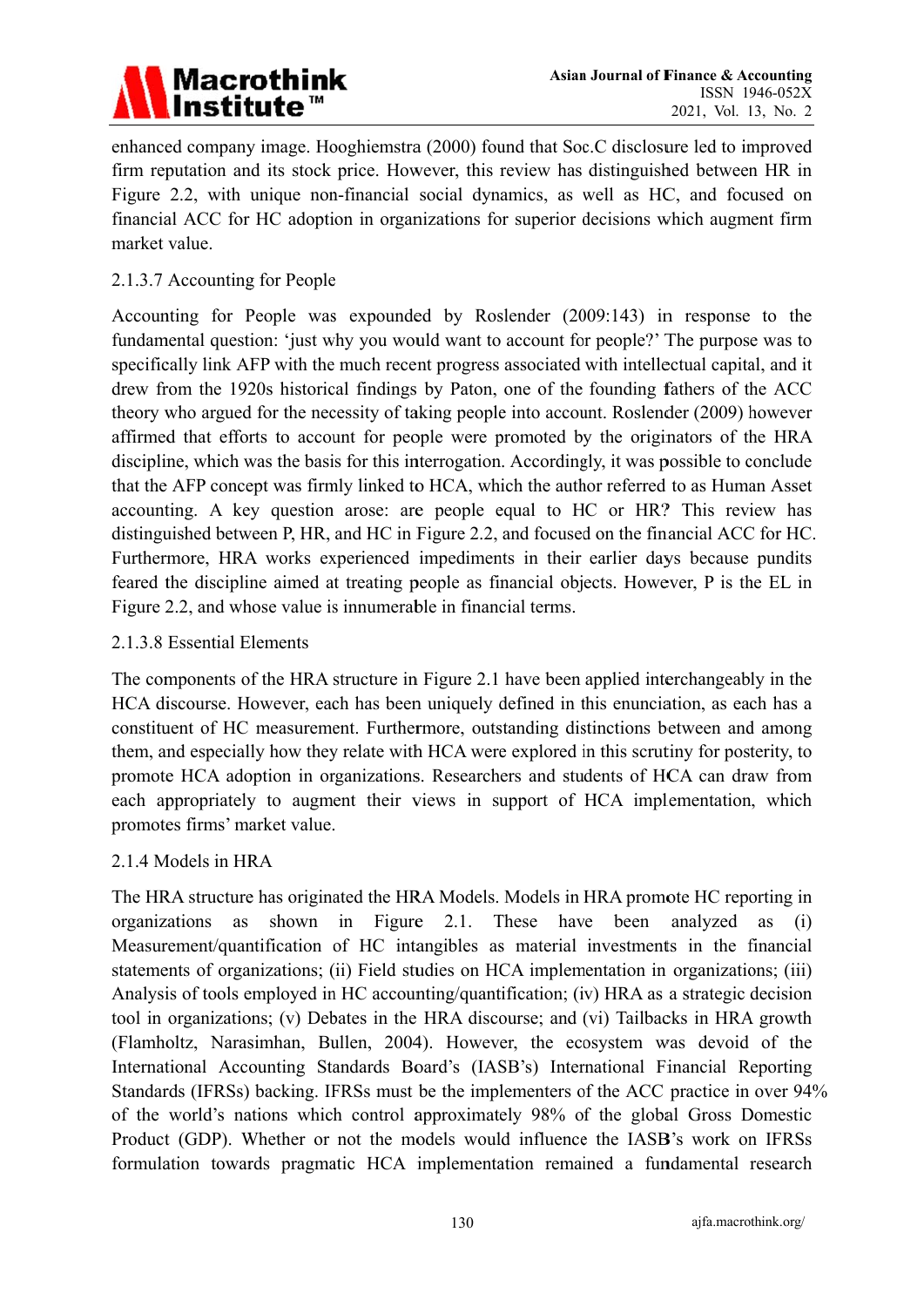

question.

### 2.1.5 HC Communication Systems

Although the statement of financial position (balance sheet) has been promoted as the principal platform for reporting HC intangibles, other communication systems such as (i) Management financial reports; (ii) organizations' official websites; (iii) Mainstream media platforms; as well as (iv) Social media outlets have become increasingly important in the contemporary accounting environment. Exploring these, and their consequent influence on firm prosperity remained a pertinent research question.

### 2.1.6 Disclaimer

I have investigated the measurement/quantification of HC, to be reported as material investments in the Statement of financial position (balance sheet) of firms in my earlier survey works.

### **References**

Abeysekera, I. (2008). Intellectual Capital Disclosure Trends: Singapore and Sri Lanka. Journal of Intellectual Capital, 9(4), 723-737. https://doi.org/10.1108/14691930810913249

Abhayawansa, S., & Guthrie, J. (2016). Drivers and Semantic Properties of Intellectual Capital Information in Sell-Side Analysts' Reports. Journal of Accounting and Organizational Change, 12(4), 434-471. https://doi.org/10.1108/JAOC-05-2014-0027

Akintove, I.R. (2012). The Relevance of Human Resource Accounting to Effective Financial Reporting. International Journal of Business Management & Economic Research, 3(4), 566-572.

American Accounting Association (1973). Statement of Basic Accounting Theory: Evanston, IL AAA, Revised Edition.

American Institute of Certified Public Accountants (AICPA). (1970). Basic Concepts and Accounting Principles Underlying Financial Statements of Business Enterprises. Accounting Principles Board (APB); Statement No.4. NY.

Argyres, N.S., & Liebeskind, J.P. (1999). Contractual Commitments, Bargaining Power, and Governance Inseparability: Incorporating History into Transaction Cost Theory. Academy of Management, 24(1), 49-63. https://doi.org/10.5465/amr.1999.1580440

Barney, J. (1991). Firm Resource and Sustained Competitive Advantage. Journal of Management, 17(1), 99-120. https://doi.org/10.1177/014920639101700108

Batra, G.S. (1996). Human Resource Auditing as a tool of Human Resource Valuation: Interface and Emerging Practices. Managerial Auditing Journal, 11(8), 23-30. https://doi.org/10.1108/02686909610131657

Becker, G.S. (1993). Human Capita: A Theoretical and Empirical Analysis with Special *Education*  $(3^{rd}$  *ed.*). University of Chicago Reference  $\mathfrak{c}$ Press, Chicago.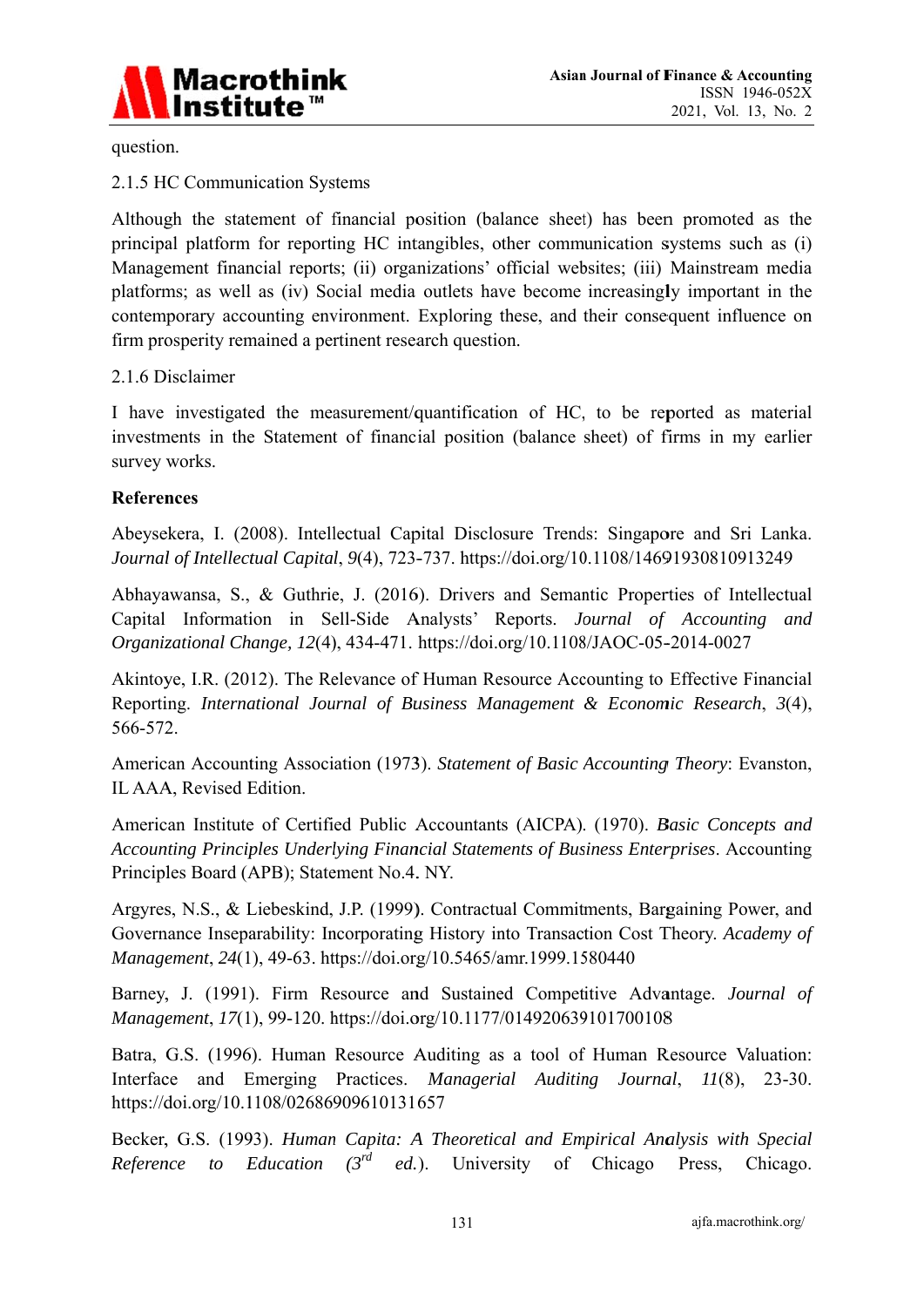

https://doi.org/10.7208/chicago/9780226041223.001.0001

Bloomfield, R., Libby, R., & Nelson, M. (2002). Experimental Research in Financial Accounting. **Accounting** Organization and  $27(8)$ , 775-811. Society, https://doi.org/10.1016/S0361-3682(01)00011-3

Butt, S.A. (2013). How to Bring Human Resource Asset into Balance Sheet. Pensee Multidisciplinary Journal, 75(2), 1-12.

Casio, W.F., & Boudreau, J. (2011). Investing in People (2<sup>nd</sup> ed.): Financial Impact of Human Resource Initiatives. Pearson Education Inc, New Jersey.

Chambers, R.J. (1993). Positive Accounting Theory and the PA Cult. Abacus, 29(1), 1-26. https://doi.org/10.1111/j.1467-6281.1993.tb00419.x

Chaudhry, N.I., & Roomi, M.A. (2010). Accounting for the Development of Human Capital in Manufacturing Organizations: A Study of the Pakistani Textile Sector. Journal of Human Resource Costing  $14(3)$ , 178-195. and Accounting, https://doi.org/10.1108/14013381011095463

Chen, H.M., & Lin, K.J. (2004). The Role of Human Capital Cost in Accounting. Journal of Intellectual Capital, 5(1), 116-130. https://doi.org/10.2307/3069366

Chouhan, V., & Naghshbandi, N. (2015). Measuring Employees Value: A Critical Study on Human Resources Accounting in India. International journal of Management, accounting and Economics, 2(4), 277-292.

Dominguez, A.A. (2011). The Impact of Human Resource Disclosure on Corporate Image. Journal  $\sigma f$ Human Resource Costing and Accounting,  $15(4)$ , 279-298. https://doi.org/10.1108/14013381111197225

Dumay, J., & Guthrie, J. (2017). Involuntary Disclosure of Intellectual Capital: Is it Relevant? Journal of Intellectual Capital, 18(1), 29-44. https://doi.org/10.1108/JIC-10-2016-0102

Fields, T., Lys, T., & Vincent, L. (2001). Empirical Research on Accounting Choice. Journal of Accounting and Economics, 31, 225-307. https://doi.org/10.1016/S0165-4101(01)00028-3

Flamholtz, E.G. (1999). Human Resource Accounting: Advances, Concepts, Methods and Applications. **Boston** Kluwer academic publishers.  $MA:$ https://doi.org/10.1007/978-1-4615-6399-0

Flamholtz, E.G. (2005). Conceptualizing and Measuring the Economic Value of Human Capital of the Third Kind. Journal of Human Resource Costing and Accounting, 9(2), 78-93. https://doi.org/10.1108/14013380510645360

Flamholtz, E.G., Narasimhan, R.K., & Bullen, M.L. (2004). Human Resource Accounting Today: Contributions, Controversies and Conclusions. Journal of Human Resource Costing and Accounting, 8(2), 23-37. https://doi.org/10.1108/eb029084

Foster, J.F. (2001). The Relationship between the Theory of Value and Economic Analysis.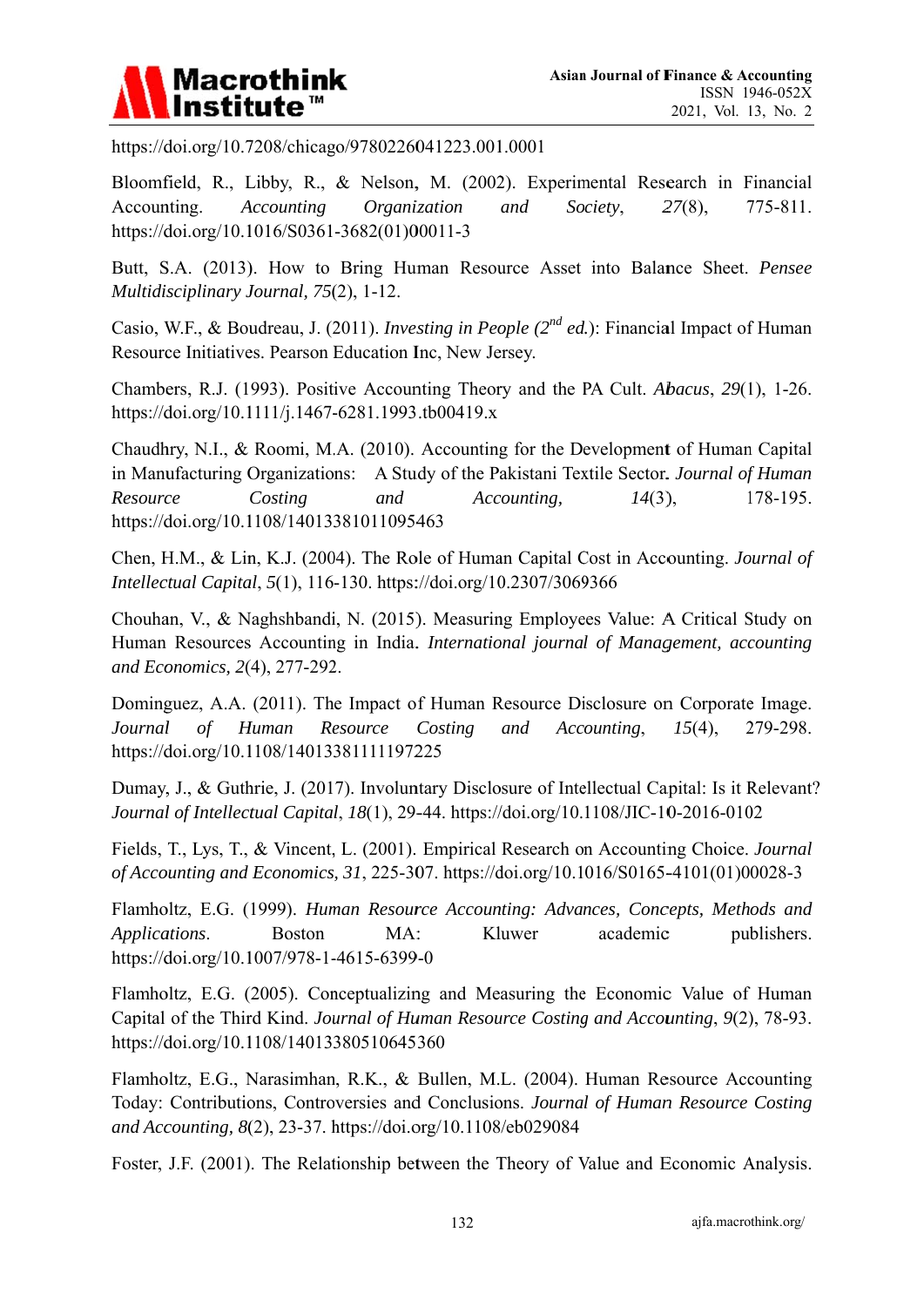

Journal  $\sigma f$ Economic  $15(4)$ , 899-905. Issues, https://doi.org/10.1080/00213624.1981.11503913

Gamerschlag, R. (2013). Value Relevance of Human Capital Information. Journal of Intellectual Capital, 4(2), 325-345. https://doi.org/10.1108/14691931311323913

Hermanson, R.H. (1986). Accounting for Human Assets. Research Monograph No. 99, Business Publishing Division, College of Business Administration, Georgia State University, Atlanta Georgia.

Hooghiemstra, R. (2000). Corporate Communication and Impression Management: New Perspectives Why Companies Engage in Corporate Social Reporting. Journal of Business *Ethics*, 27(1/2), 55-68. https://doi.org/10.1023/A:1006400707757

Imke, F.J. (2001). Relationships in Accounting Theory. The Accounting Review, 318-322.

Ijiri, Y. (1975). Theory of Accounting Measurement: Studies in Accounting Research. American Accounting Association, Sarasota, Florida.

Jensen, H. (2001). Policy and Company Perspectives for IC Reporting. Journal of Human Resource Costing and Accounting, 6(1), 11-28. https://doi.org/10.1108/eb029069

Johanson, U. & Mabon, H. (1998). The Personnel Economics Institute after Ten Years: What has Been Achieved and Where We Are Going? Journal of Human Resource Costing and Accounting, 3(2), 65-76. https://doi.org/10.1108/eb029049

Joskow, P.L. (1993). Asset Specificity and the Structure of Vertical Relationships: Empirical Evidence. Oxford University Press.

 $(2005)$ . Normative accounting Theories. Electronic Kabir. H. **SSRN** Journal. https://doi.org/10.2139/ssrn.765984

Kaplan, R.S., & Norton, D.P. (1992). The Balanced Scorecard: Measures that Drive Performance. Harvard Business Review, 70(1), 71-79.

Karthikeyan, S., Bhagat, M., & Kannan, N.G. (2012). Making the HR Outsourcing Decision-Lessons from the resource-Based View of the Firm. International Journal of Business Insights & Transformation, 5(1), 87-95.

Kaur, S., Raman, A.V., & Singhania. (2014). Human Resource Accounting Disclosure Practices Indian companies.  $in$ Vision,  $18(3)$ , 217-235. https://doi.org/10.1177/0972262914540227

Kothari, S. P. (2001). Capital Markets Research in Accounting. Journal of Accounting and Economics, 31, 105-231. https://doi.org/10.1016/S0165-4101(01)00030-1

Lepak, D.P., & Snell, S.A. (1999). The Human Resource Architecture: Toward a Theory of Human Capital Allocation and Development. Academy of Management Review, 24(1), 31-48. https://doi.org/10.5465/amr.1999.1580439

Lio, S. (2018). Kiss Firms Which Embrace Accounting for Human Capital Have Emerged in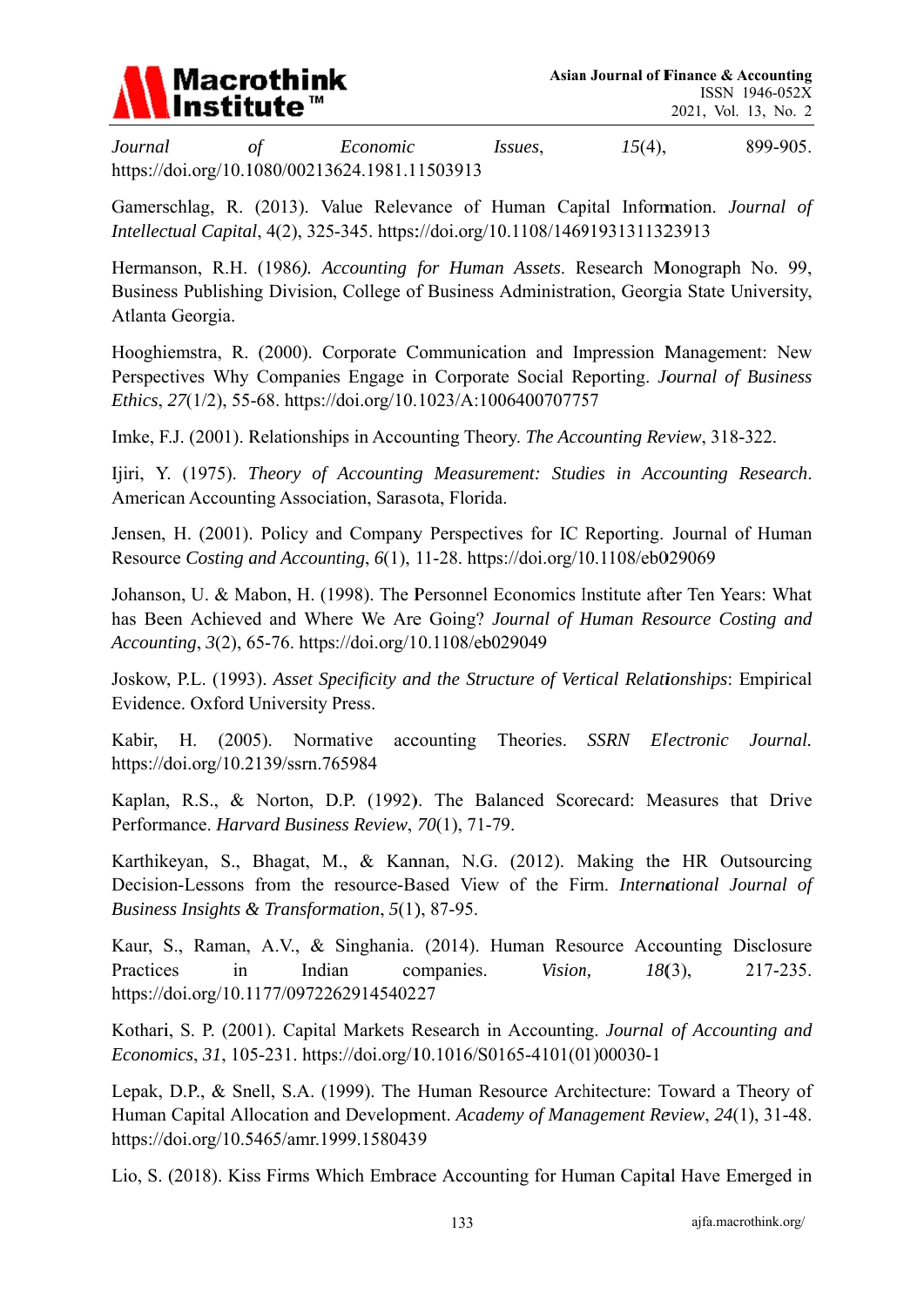

Kenya. Academy of Accounting and Financial Studies Journal, 22(1), 1-14.

Littleton, A.C. (1953). Structure of Accounting Theory. Monograph No. 5. American Accounting Association, Florida.

Massingham, P., Nguyen, T.N., & Massingham, R. (2011). Using 360 Degree Peer Review to Validate Self-Reporting in Human Capital Measurement. Journal of Intellectual Capital,  $12(1)$ , 43-74.

Miller, P.B., & Bahnson, P.R. (2010). Continuing the Normative Dialog: Illuminating the American Asset/Liability Theory. **Accounting** Association,  $24(3)$ ,  $419 - 440.$ https://doi.org/10.2308/acch.2010.24.3.419

Murthy, V., & Guthrie, J. (2012). Management Control of Work-life Balance: A Narrative Study of an Australian Financial Institution. Journal of Human Resource Costing and Accounting, 16(4), 258-280. https://doi.org/10.1108/14013381211317248

Perara, M.H.B., & Matthew, M.R. (1996). Accounting Theory and Development. Australia International Thomson Publishing Co.

Porter, M.E.(1985). Competitive Advantage Creating and Sustaining Superior Performance. Free Press, NY.

Porter, M.E., & Stern, S. (2001). Innovation Location Matters. Sloan Management Review,  $28-36.$ 

Ramirez, C., & Jeanjean, T. (2009). Back to the Origins of Positive Theories: A Contribution to an Analyses of Paradigm Changes in Accounting Research. Accounting in Europe, 6(1), 107-126. https://doi.org/10.1080/17449480902896510

Ray, G., Barney, J.B., & Muhanna, W.A. (2004). Capabilities, Business Processes and Competitive Advantage: Choosing the Dependent Variable in Empirical Tests of the Resource-Based-View. **Strategic** Management Journal. 25.  $23 - 37$ . https://doi.org/10.1002/smj.366

Riordan, M.H., & Williams, O.E. (1985). Asset Specificity and Economic Organization. *International* Journal **Industrial** Organization,  $3.$ 365-378.  $\sigma f$ https://doi.org/10.1016/0167-7187(85)90030-X

Roslender, R. (2009). So Tell me Again...Just Why Would you want to Account for People? Journal  $\sigma f$ Human Resource Costing and Accounting,  $13(2)$ , 311-329. https://doi.org/10.1108/14013380910968656

Sadan, S., & Auerbach, L.B. (1974). A Stochastic Model for Human Resources Valuation. California Management Review, 16(4), 24-31. https://doi.org/10.2307/41164524

Samudhram, A., Shanmugam, B., & Low, K.L (2008). Valuing Human resources. Journal of Intellectual Capital, 9(4), 655-667. https://doi.org/10.1108/14691930810913203

Schepker, D.J., Oh, W.Y., Martynov, A., & Poppo, L. (2014). The Many Futures of Contracts